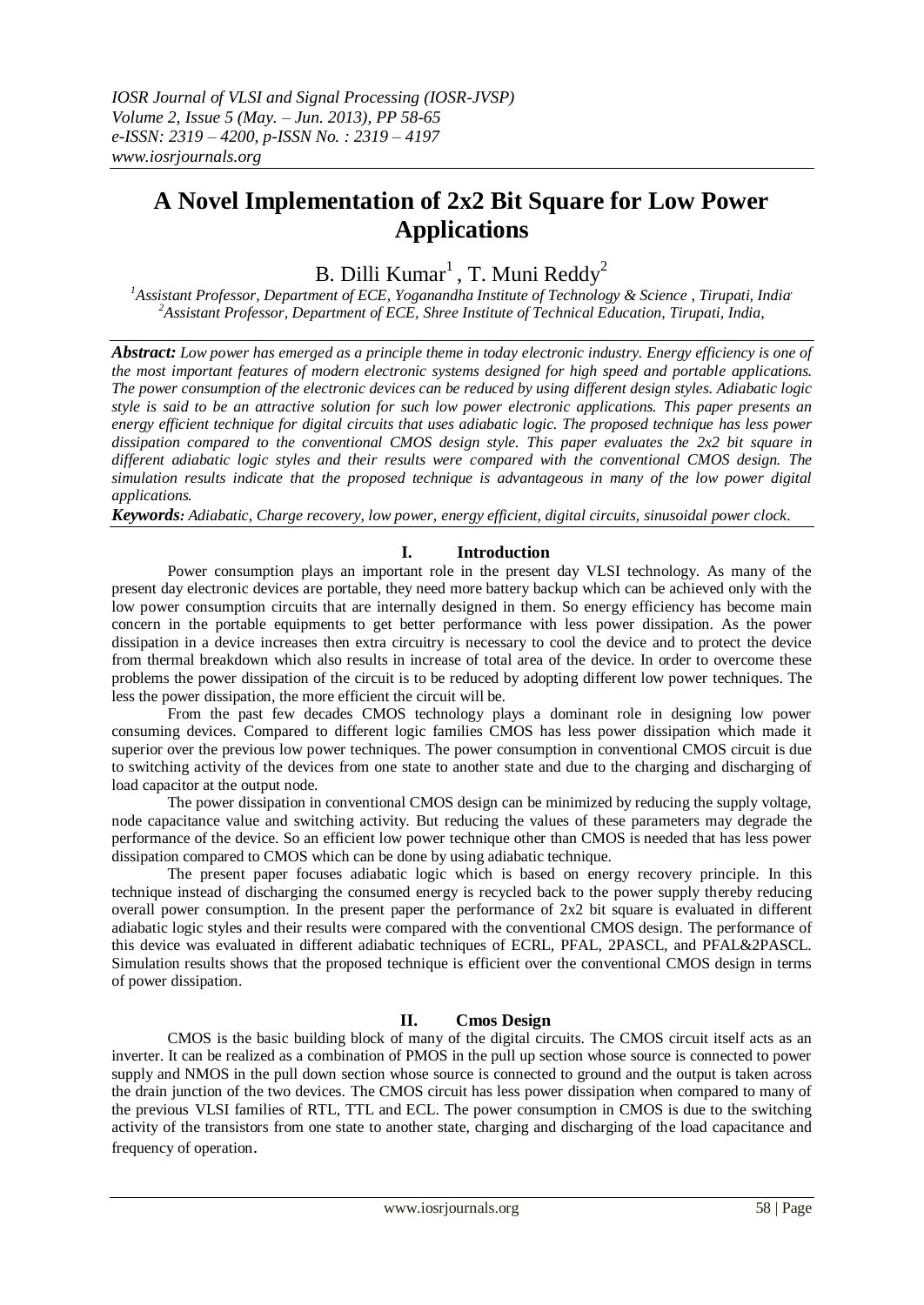## **2.1 INVERTER**

The basic CMOS inverter circuit is shown in figure 1



#### Fig. 1: CMOS inverter

The operation of the circuit can be evaluated in two stages of charging phase and discharging phase. During the charging phase, the input to the circuit is logic LOW. During this phase, the PMOS transistor conducts and NMOS transistor goes in to OFF state which charges the output value to power supply results in logic HIGH output. The equivalent circuit consists of a resistor in series with the output load capacitance which shows a charging path from power supply to output terminal. Here the resistor acts ac PMOS ON resistor.



#### Fig. 2: Equivalent circuit for charging process in CMOS

During the discharging phase, the input to the circuit is logic HIGH. During this phase, the NMOS transistor conducts and PMOS transistor goes into OFF state which results in a discharging path from output terminal to ground. The value that is stored at the output during the charging phase discharges towards the ground results in logic LOW output. The equivalent circuit consists of a resistor in series with output terminal to ground. Here the resistor acts as NMOS ON resistor.



Fig. 3: Equivalent circuit for discharging process in CMOS

From the operation of the CMOS design it is evident that during the charging process, the output load capacitor is charged to  $Q = CLV$ dd and the energy stored at the output is  $(\frac{1}{2})CLV$ dd<sup>2</sup>. During the discharging phase, the amount of energy dissipated is also(½)CLVdd<sup>2</sup>. So the total amount of energy dissipated during the charging and discharging phases is

$$
E_{\text{dissipated}} = C_{L} V d d^{2} \tag{1}
$$

### **2.2 2x2 BIT SQUARE**

In many complex multiplications the square of a number can be calculated using multiplier unit. Perhaps it is one of the most time consuming operations in implementing large hardware circuitry. Squaring operation is a special case of multiplication unit. A dedicated square hardware may significantly improve the computation time and reduces the delay to a large extent. The basic circuit for CMOS 2x2 bit square is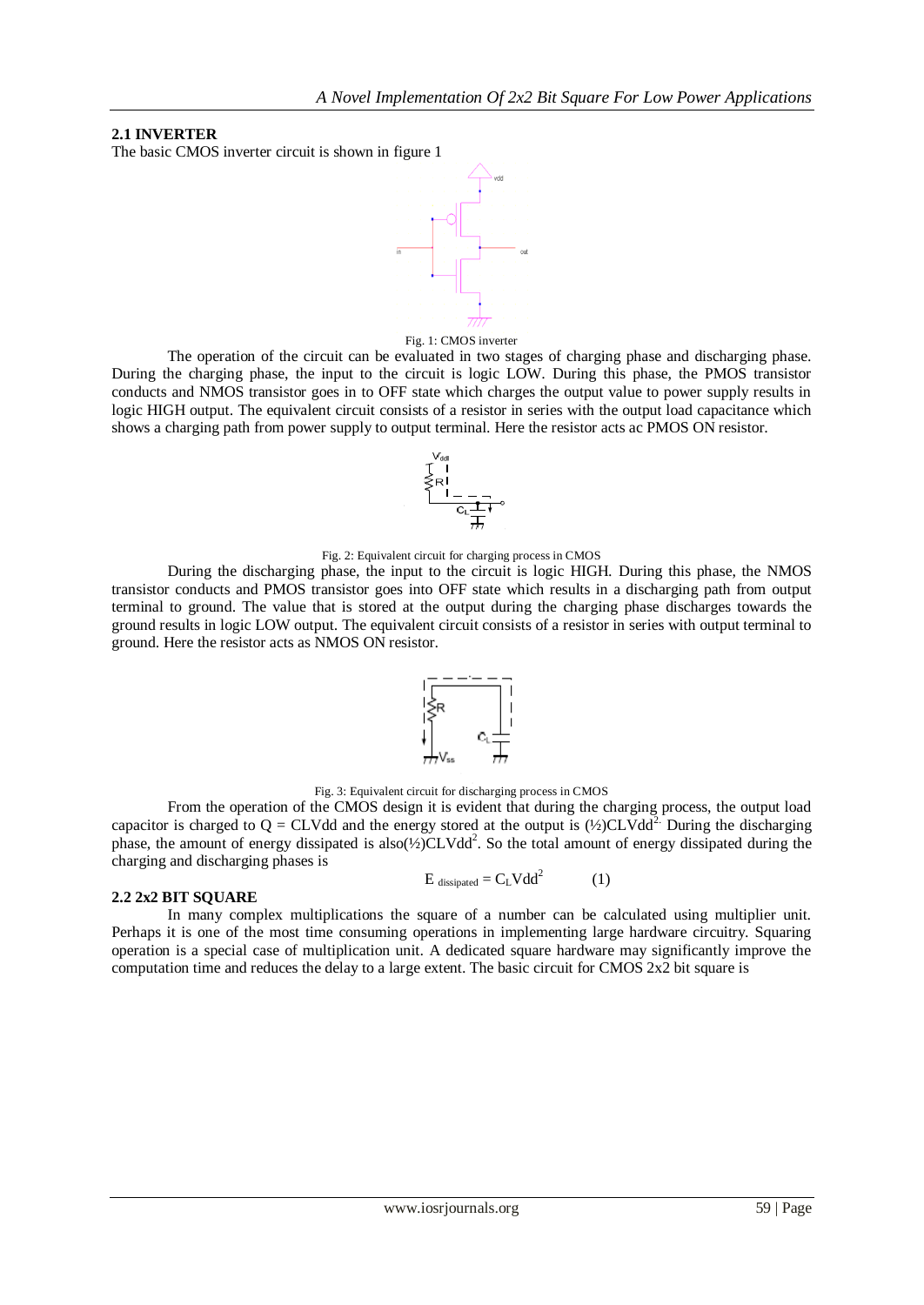

The power consumption of the CMOS circuit is based on the following equation

 $P = CV^2f$ 

f  $(2)$ 

From the equation it is evident that the power dissipation of CMOS can be reduced by minimizing the supply voltage, node capacitance and switching activity to some extent. But reducing the values of these parameters may suffer from some disadvantages. Reducing the load capacitance is strongly limited by the technology. Reducing the supply voltage may degrade the performance of the device. Reducing the supply voltage may also suffer from leakage problems.

In order to overcome these problems an efficient low power technique called adiabatic logic is explained in this paper.

## **III. Adiabatic Logic**

The word ADIABATIC is derived from the Greek word "adiabatos", which means there is no exchange of energy with the environment and hence no energy loss in the form of heat dissipation. Adiabatic logic is commonly used to reduce the energy loss during the charging and discharging process of circuit operation. Adiabatic logic is also known as "energy recovery" or "charge recovery" logic. As the name itself indicates that instead of dissipating the stored energy during charging process at the output node towards ground it recycles the energy back to the power supply thereby reducing the overall power dissipation and hence the power consumption also decreases. The adiabatic logic uses AC power supply instead of constant DC supply, this is one of the main reasons in the reduction of power dissipation.

The adiabatic logic can be explained with the help of basic inverter circuit



Fig. 5: Adiabatic inverter

The adiabatic inverter circuit can be constructed using CMOS inverter with two AC power supplies instead of DC supply. The power supply's are arranged in such a way that one of the clock is in phase while the other is out of phase with the first one. The operation of the adiabatic inverter can be explained in two stages. During the charging phase, the PMOS transistor conducts and NMOS transistor goes into OFF state which charges the output load capacitor towards the power supply results in logic HIGH output.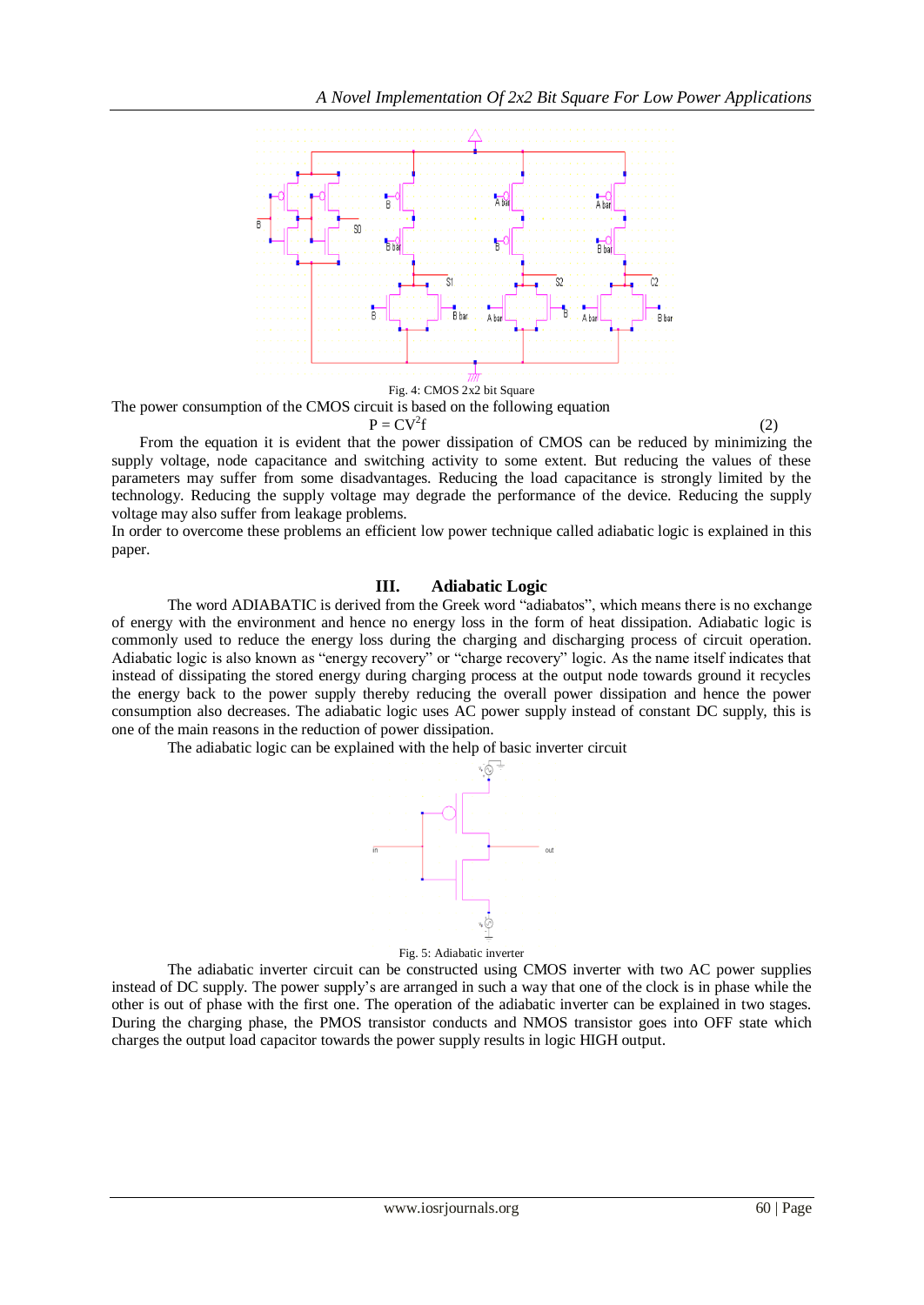

Fig. 6: Equivalent circuit for charging process in adiabatic inverter

During discharging phase, the NMOS transistor conducts and PMOS transistor goes into OFF state. Instead of discharging the stored value at the output towards ground, the energy is recycled back to the power supply. Its equivalent circuit consists of a resistor in series with output load capacitance and power supply.



Fig. 7: Equivalent circuit for charge recovery process in adiabatic inverter

The charging process and the charge recovery process are efficient only when the charging voltage is varying one. Lower the rate of charging, lesser the power drawn from the supply voltage.

## **IV. Adiabatic Techniques**

Adiabatic logic has a different logic style which helps in the reduction of the power dissipation of the circuit. The present paper explains basic full adder using some of the important adiabatic techniques.

### **4.1 ECRL**

Efficient charge recovery logic consists of two cross couple PMOS transistors in the pull up section where as the pull down section is constructed with a tree of NMOS transistors. Its structure is similar to Cascode Voltage Switch Logic (CVSL) with differential signaling. The logic function in the functional block can be realized with only NMOS transistors in the pull down section. The basic inverter and 2x2 bit square in ECRL logic can be constructed as



Fig. 9: ECRL 2x2 bit Square

### **4.2 PFAL**

The Positive Feedback Adiabatic Logic is a partial energy recovery circuit. It is also known as PAL-2N (Pass transistor Adiabatic Logic). The core of PFAL logic is a latch made up of two PMOS and two NMOS transistors that avoid logic level degradation on the output nodes. The logic function in the functional block can be realized with only NMOS transistors connected parallel to the PMOS transistors. The primary advantage of PFAL over ECRL is that the functional blocks are in parallel with the PMOSFETs forming transmission gate. It also has the advantage of implementing both the true function and its complimentary function.

Using PFAL, the basic inverter and 2x2 bit Square can be constructed as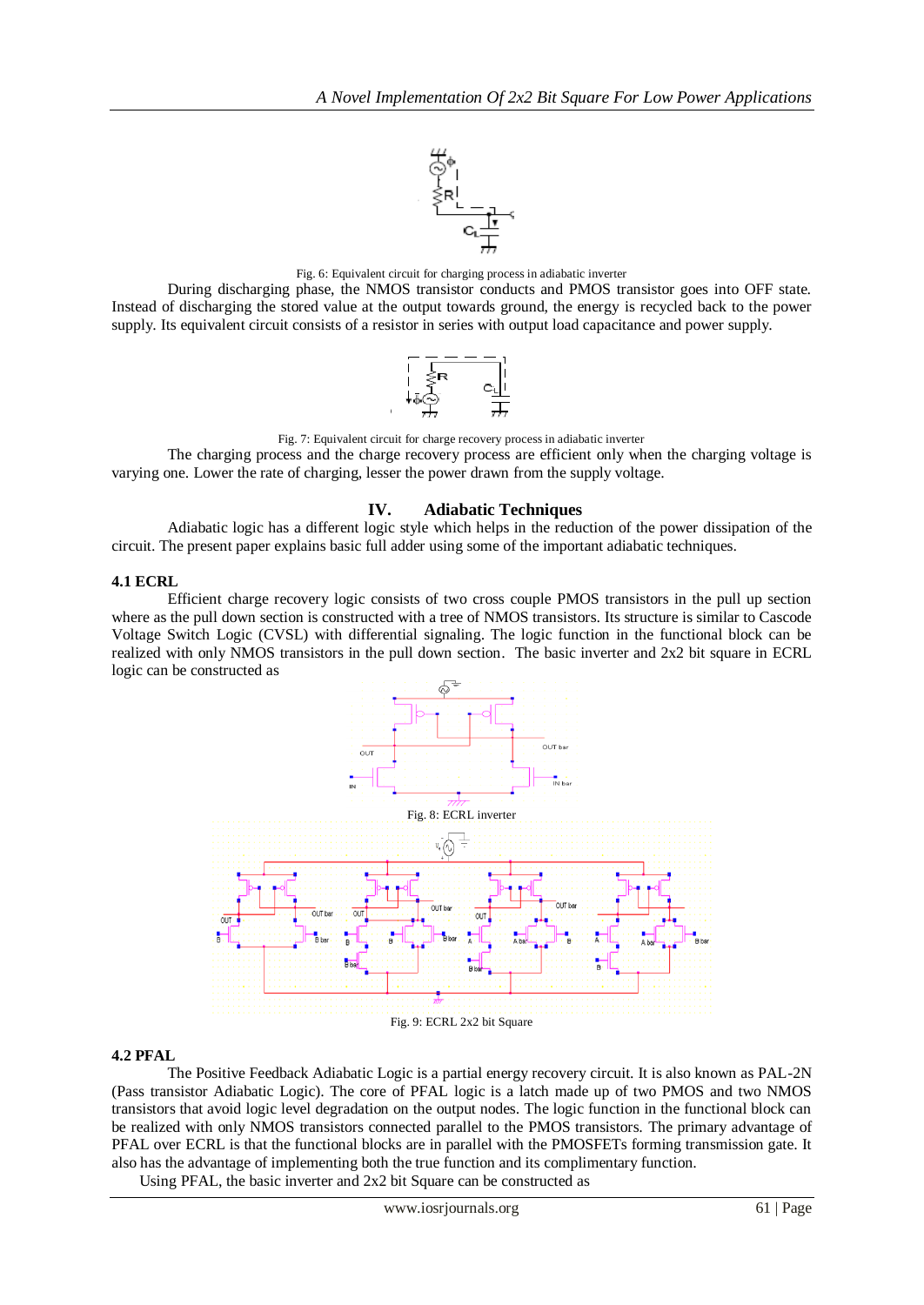

Fig. 11: PFAL 2x2 bit Square

## **4.3 2PASCL**

The Two Phase Adiabatic Static Clocked Logic (2PASCL) uses two phase clocking split level sinusoidal power supply's which has symmetrical and unsymmetrical power clocks where one clock is in phase while the other is out of phase. The circuit has two diodes in its construction where one diode is placed between the output node and power clock, and another diode connected between one of the terminals of NMOS and power source. Both the MOSFET diodes are used to recycle charges from the output node and to improve the discharging speed of internal signal nodes. The circuit operation is divided into two phases "hold phase" and "evaluation phase". During the evaluation phase, the power clock swings up and power source swings down. During the hold phase, the power source swings up and power clock swings down.

Using 2PASCL the basic inverter and 2x2 bit Square can be constructed as

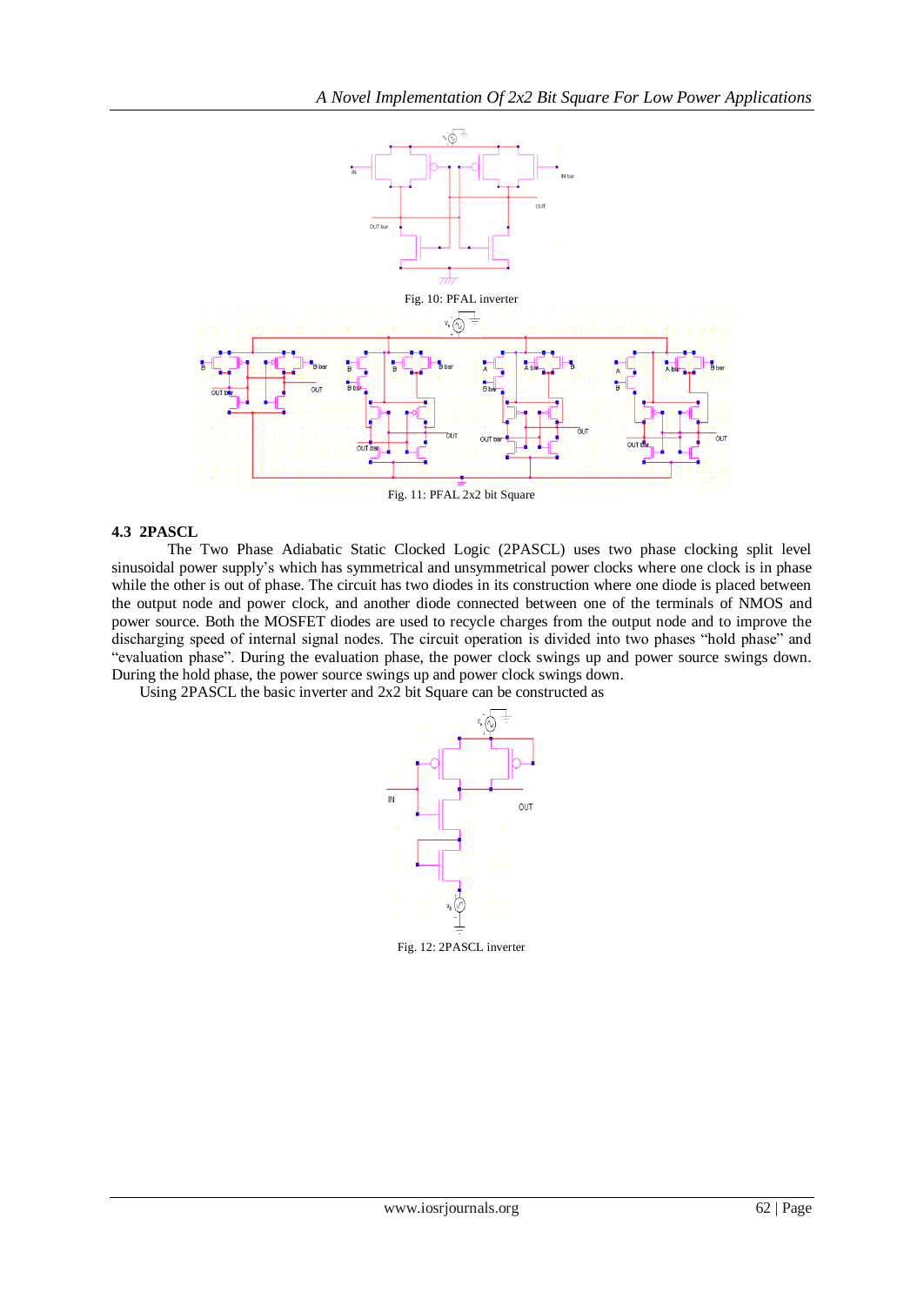

### **4.4 PFAL& 2PASCL**

The PFAl&2PASCL logic can be realized as a combination of both PFAL and 2PASCL. Its structure is similar to 2PASCL except the core part of 2PASCL is replaced by PFAL logic circuit. It has two power clock signals operated in two different modes. The major advantage of this technique is it has less power dissipation compared to ECRL and PFAL and it also gives the true function and complementary function of a given circuit.

Using PFAL&2PASCL, the basic inverter and 2x2 bit Square can be constructed as





### **V. Simulation Results And Discussion**

The simulation results were verified using PSPICE software at 50 KHz and 50 MHz frequency. The simulation results of 2x2 bit Square in conventional CMOS design and different adiabatic logic design styles were presented in this section

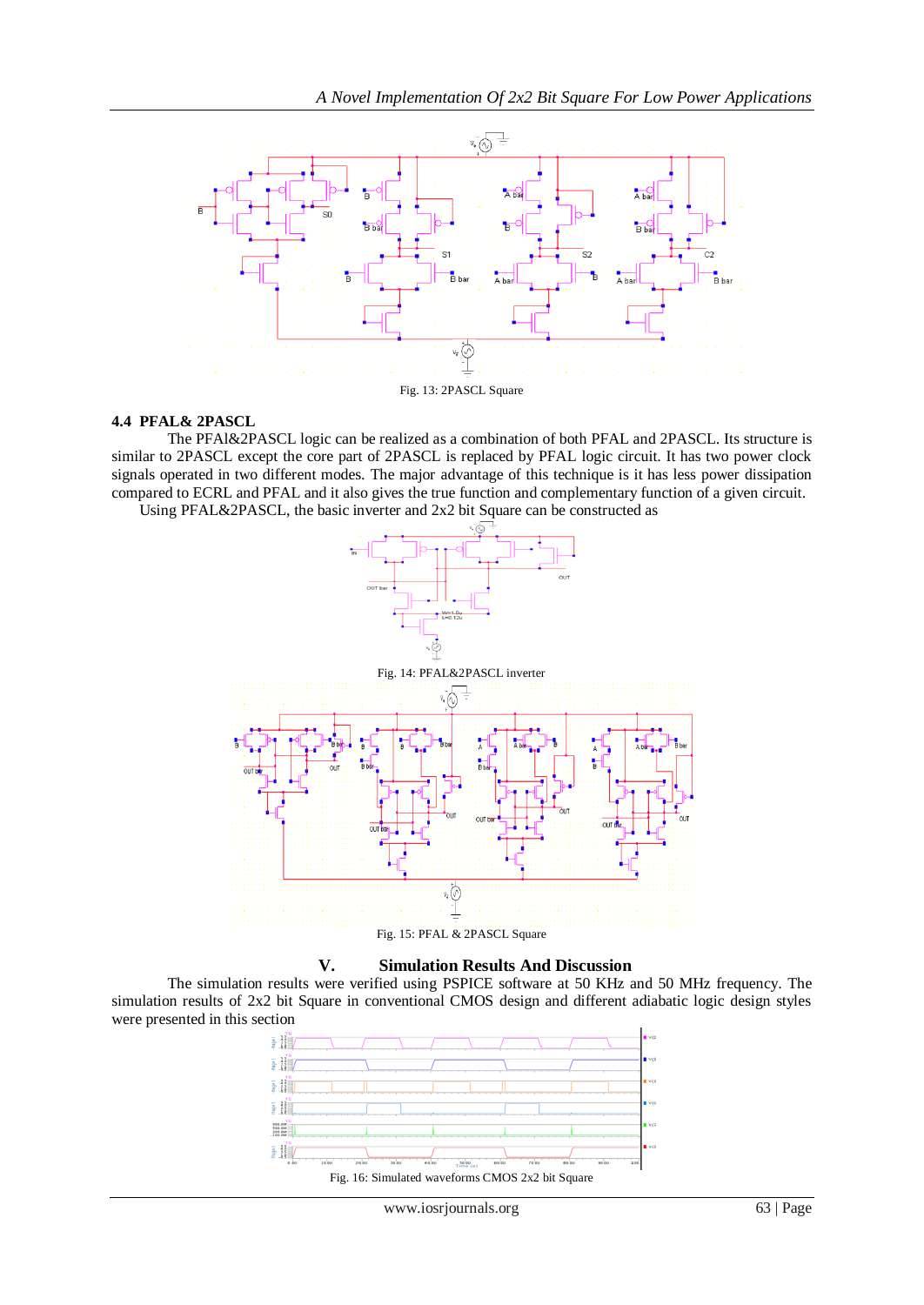Fig. 16 shows the simulated waveforms of 2x2 bit Square, where the top two signals indicate inputs while the bottom four signals are corresponding output signals respectively.



Fig. 17: Simulated waveforms of ECRL 2x2 bit Square

Fig. 17 shows the simulated waveforms of ECRL 2x2 bit Square, where the uppermost signal indicate sinusoidal power clock, the two signals below it are input signals and the bottom four signals are corresponding output signals respectively.



Fig. 18: Simulated waveforms of PFAL 2x2 bit Square

Fig. 18 shows the simulated waveform of PFAL 2x2 bit Square, where the uppermost signal indicates sinusoidal power clock, the two signals below it indicate inputs and the lower four signals are corresponding output signals respectively.



Fig. 19: Simulated waveforms of 2PASCL 2x2 bit Square

Fig. 19 shows the simulated waveform of 2PASCL 2x2 bit Square, where the top two signals indicate sinusoidal power clocks, the signal between power clocks are two inputs and corresponding output signals respectively.